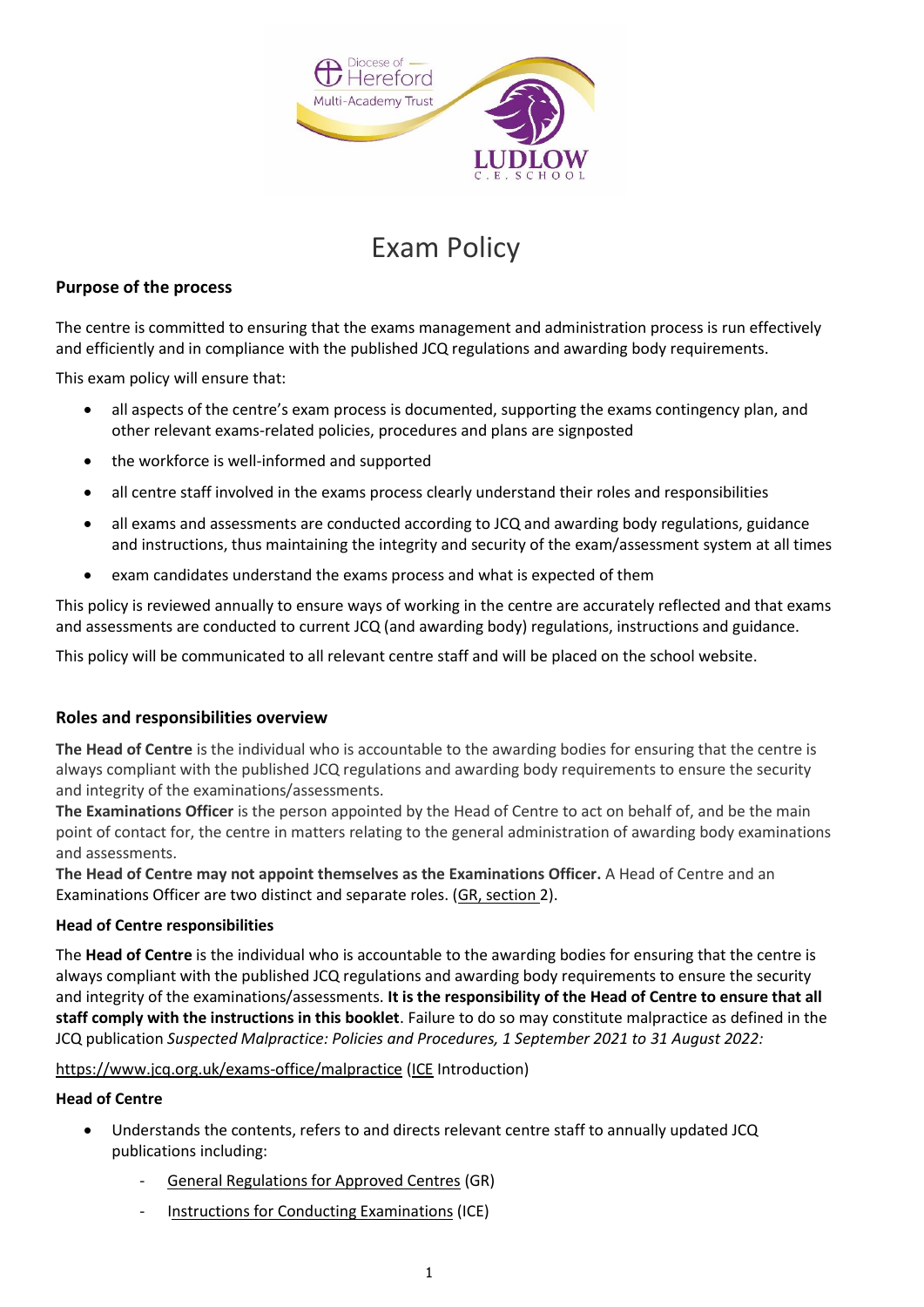- [Access Arrangements and Reasonable Adjustments](http://www.jcq.org.uk/exams-office/access-arrangements-and-special-consideration/regulations-and-guidance) (AA)
- [Suspected Malpractice -](http://www.jcq.org.uk/exams-office/malpractice) Policies and Procedures (SM)
- [Instructions for conducting non-examination assessments](http://www.jcq.org.uk/exams-office/non-examination-assessments) (NEA) (and the instructions for conducting coursework)
- [A guide to the special consideration process](http://www.jcq.org.uk/exams-office/access-arrangements-and-special-consideration/regulations-and-guidance) (SC)
- Ensures the centre has appropriate accommodation to support the size of the cohorts being taught, including appropriate accommodation for candidates requiring access arrangements for exams and assessments.
- Takes responsibility for confirming, on an annual basis, alongside the Examinations Officer that they are adhering to the latest version of the JCQ's regulations in terms of updating The National Centre Number Register. This confirmation is managed as part of the National Centre Number Register (NCNR) annual update.
- Understands that this responsibility cannot be delegated to a member of the Senior Leadership team or the Examinations Officer, and acknowledges that failure to respond to the NCNR annual update, and/or the Head of Centre's declaration, could result in:
	- the centre status being suspended
	- the centre not being able to submit examination entries
	- the centre not receiving or being able to access question papers
	- and ultimately, awarding bodies could withdraw their approval of the centre
- Ensures the recruitment, selection and training of exam staff is up to date and relevant and retains a workforce of an appropriate size and competence, including sufficient managerial and other resource, to undertake the delivery of the qualification as required by an awarding body. This includes taking reasonable steps to ensure occupational competence where this is required for the assessment of specific qualifications
- Provides fully qualified teachers to mark non-examination assessments, and/or fully qualified assessors for the verification of centre-assessed components
- Enables the relevant senior leader(s), the Examinations Officer (EO) and the ALS lead/SENCo to receive appropriate training and support in order to facilitate the effective delivery of examinations and assessments within the centre, and ensure compliance with the published JCQ regulations
- Appoints an ALS lead/SENCo who will determine appropriate arrangements for candidates with learning difficulties and disabilities
- Has in place a written escalation process should the Head of Centre, or a member of the Senior Leadership team with oversight of examination administration, be absent. See Escalation Policy.
- Ensures that the integrity and security of examinations and assessments is maintained throughout an examination series
- Ensures centre staff undertake key tasks within the exams process and meet internal deadlines set by the EO
- Makes sure that a teacher, a tutor or a senior member of centre staff who teaches the subject being examined, is not an invigilator during the examination
- Delivers qualifications, as required by the awarding body, in accordance with relevant equality legislation. This includes but is not limited to ensuring that qualifications are made available to all candidates capable of undertaking them and seeking reasonable adjustments for disabled candidates
- Complies with local health and safety rules which are in place and that the centre is adequately covered for public liability claims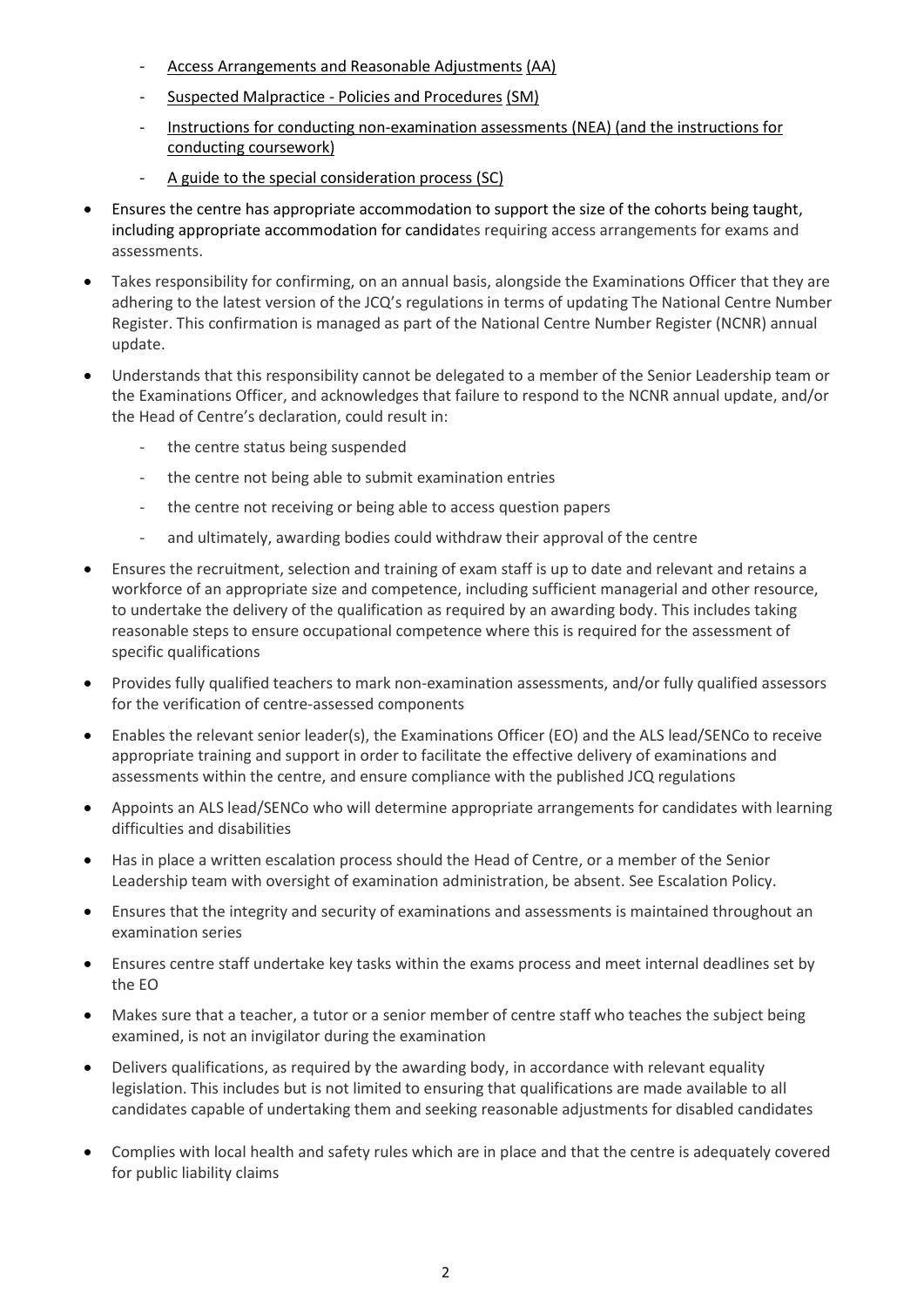- Takes all reasonable steps to maintain the integrity of the examinations/assessments, including the security of all assessment materials, by ensuring:
	- the location of the centre's secure storage facility in a secure room solely assigned to examinations for the purpose of administering secure examination materials
	- the secure room only contains exam-related material
	- there are between two and six keyholders only, each of whom must fully understand their responsibilities as a key holder to the secure storage facility
	- appropriate arrangements are in place to ensure that confidential materials are only handed over to authorised members of centre staff
	- the relevant awarding body is immediately informed if the security of question papers or confidential supporting instructions is put at risk
	- that when it is permitted to remove question papers from secure storage, and to avoid potential breaches of security, arrangements are in place to carefully check and record that the correct question paper packets are opened
- Makes arrangements to receive, check and store question papers and examination material safely and securely at all times and for as long as required in accordance with the current JCQ publication Instructions for conducting examinations
- Makes arrangements to receive and issue material received from the awarding bodies to staff and candidates, and notify them of any advice and instructions relevant to the examinations and assessments
- Allows candidates access to relevant pre-release materials on, or as soon as possible after, the date specified by the awarding bodies
- Through taking an ethical approach and working proactively to avoid malpractice among students and staff takes all reasonable steps to prevent the occurrence of any malpractice/maladministration before, during the course of and after examinations have taken place
- Ensures any person involved in administering, teaching or completing examinations/assessments is advised that where malpractice is suspected, or alleged, personal data about them will be provided to the awarding body (or bodies) whose examinations/assessments are involved. Personal data about them may also be shared with other awarding bodies, the qualifications regulator or professional bodies in accordance with the JCQ publication Suspected malpractice – Policies and procedures
- Ensures irregularities are investigated and informs the awarding bodies of any cases of alleged, suspected or actual incidents of malpractice or maladministration, involving a candidate or a member of staff, are reported to the awarding body immediately
- Ensures risks to the exam process are assessed and appropriate risk management processes/contingency plans are in place (that allow the Senior Leadership team to act immediately in the event of an emergency or staff absence.) See Contingency Policy
- Ensures required internal appeals procedures are in place and drawn to the attention of candidates and (where relevant) their parents/carers. See Appeals Policies
- Ensures the centre's equalities policy demonstrating the centre's compliance with relevant legislation is in place and details the processes followed in respect of identifying the need for, requesting and implementing access arrangements. See Equalities Policy
- Ensures a complaints and appeals procedure covering general complaints regarding the centre's delivery or administration of a qualification is in place and drawn to the attention of candidates and their parents/carers. See Appeals Policies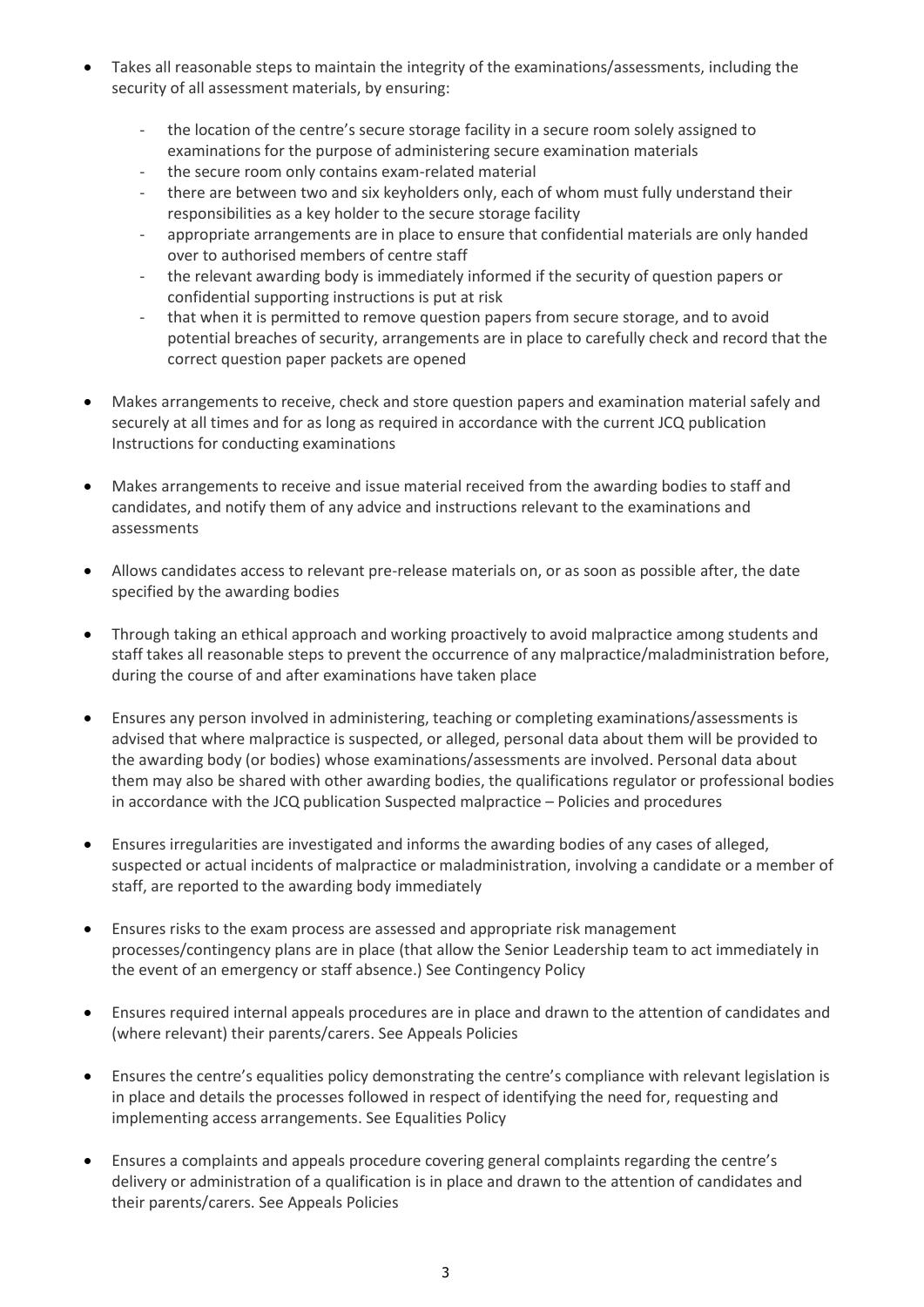- Ensures the centre has a child protection/safeguarding policy in place, including Disclosure and Barring Service (DBS) clearance, which satisfies current legislative requirements. See Child Protection/Safeguarding Policies
- Ensures the centre has a data protection policy in place that complies with General Data Protection Regulation and Data Protection Act 2018 regulations. See Data Protection Policy
- Ensures the centre has a processes in place relating to access arrangements and reasonable adjustments
- Ensures the relevant awarding bodies are informed before the published deadline for entries for each examination series of any potential conflict of interest where
	- a member of centre staff is taking a qualification at the centre which includes internally assessed components/units (taking at the centre as a last resort where unable to find an alternative centre)
	- a candidate is being taught and prepared for a qualification which includes internally assessed components/units by a member of centre staff with close relationship to the candidate
- Maintains clear records that confirm the measures taken/protocols in place to mitigate any potential risk to the integrity of the qualifications affected by the above, and where
	- a member of exams office staff has a close relationship to a candidate being entered for exams and assessments at the centre or at another centre
	- a member of centre staff is taking a qualification at the centre which does not include internally assessed components/units (taking at the centre as a last resort where unable to find an alternative centre)
	- a member of centre staff is taking a qualification at another centre
- Ensures other relevant centre staff where they may be involved in the receipt and dispatch of confidential exam materials are briefed on the requirements for maintaining the integrity and confidentiality of the exam materials
- Ensures members of centre staff do not forward emails and letters from awarding body or JCQ personnel without prior consent to third parties or upload such correspondence onto social media sites and applications
- Ensures members of centre staff do not advise parents/candidates to contact awarding bodies/JCQ directly nor provide them with addresses/email addresses of awarding body examining/assessment personnel or JCQ personnel
- Co-operates with the JCQ Centre Inspection Service, an awarding body or a regulatory authority when subject to an inspection, an investigation or an unannounced visit, and takes all reasonable steps to comply with all requests for information or documentation made by an awarding body or regulatory authority as soon as is practical
- Allows all venues used for examinations and assessments, paperwork and secure storage facilities to be open to inspection
- Understands the JCQ Centre Inspector will identify him/herself with a photo ID card and must be accompanied throughout his/her tour of the premises, including inspection of the centre's secure storage facility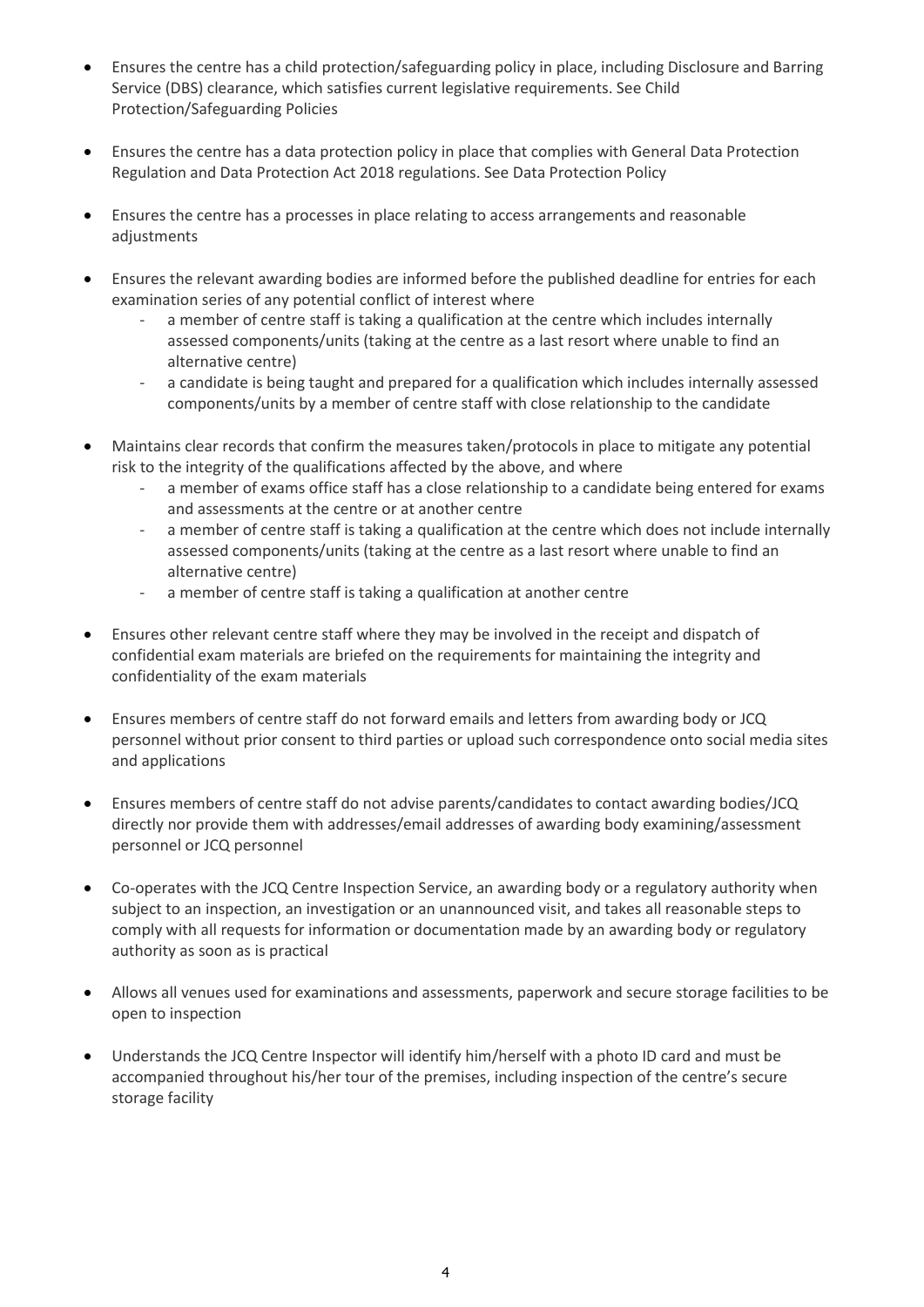- Understands the contents of annually updated JCQ publications including: General Regulations for Approved Centres Instructions for Conducting Examinations Suspected Malpractice - Policies and Procedures Post-results services (PRS) A guide to the special consideration process
- Completes/submits the National Centre Number Register annual update (administered on behalf of the JCQ member awarding bodies by OCR https://ocr.org.uk/administration/ncn-annual-update/) by the end of October each year
- Is familiar with the contents of annually updated information from awarding bodies on administrative procedures, key tasks, key dates and deadlines
- Ensures key tasks are undertaken and key dates and deadlines met
- Recruits, trains and deploys a team of internal/external invigilators; appoints lead invigilators, as required and keeps a record of the content of training provided to invigilators for the required period
- Works with the ALS lead/SENCo to ensure invigilators supervising access arrangement candidates and those acting as a facilitator supporting access arrangement candidates fully understand the respective role and what is and what is not permissible in the exam room
- Supports the Head of Centre in ensuring that awarding bodies are informed (where required) of any conflict of interest declared by members of centre staff and in maintaining records that confirm the measures taken/protocols in place to mitigate any potential risk to the integrity of the qualifications affected before the published deadline for entries for each examination series
- Briefs other relevant centre staff where they may be involved in the receipt and dispatch of confidential exam materials on the requirements for maintaining the integrity and confidentiality of the exam materials.

## **Senior Leaders**

- Are familiar with the contents, refer to and direct relevant centre staff to annually updated JCQ publications including:
	- -General Regulations for Approved Centres
	- -Instructions for Conducting Examinations
	- -Access Arrangements and Reasonable Adjustments
	- -Suspected Malpractice Policies and Procedures
	- -Instructions for conducting non-examination assessments (and the instructions for conducting coursework)
	- -A guide to the special consideration process
- Ensure teaching staff undertake key tasks, as detailed in this policy, within the exams process (exam cycle) and meet internal deadlines set by the EO and ALS lead/SENCo
- Ensure teaching staff keep themselves updated with awarding body subject and teacher-specific information to confirm effective delivery of qualifications
- Ensure teaching staff attend relevant awarding body training and update events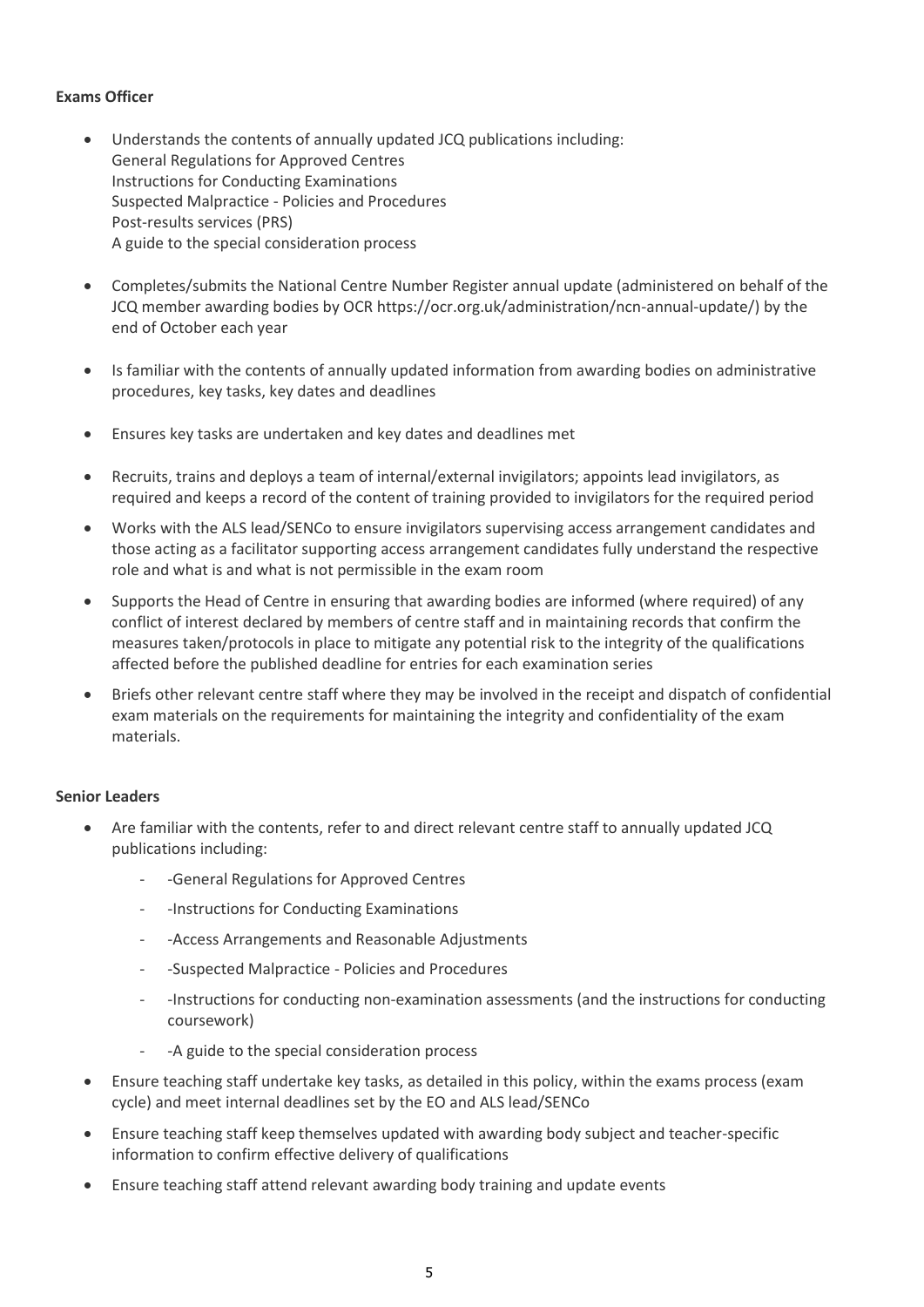# **Additional Learning Support (ALS) lead/Special Educational Needs Co-ordinator (SENCo)**

- Understands the contents, refers to and directs relevant centre staff to annually updated JCQ publications including:
	- Access Arrangements and Reasonable Adjustments
- Leads on the access arrangements and reasonable adjustments process (referred to in this policy as 'access arrangements')
- If not the qualified access arrangements assessor, works with the person appointed, on all matters relating to assessing candidates and ensures the correct procedures are followed
- Presents when requested by a JCQ Centre Inspector, evidence of the assessor's qualification

# **Teaching staff**

- Undertake key tasks, as detailed in this policy, within the exams process and meet internal deadlines set by the EO and ALS lead/SENCo
- Keep updated with awarding body subject and teacher-specific information to confirm effective delivery of qualifications
- Attend relevant awarding body training and update events

## **Invigilators**

- Attend/undertake training, update, briefing and review sessions as required
- Provide information as requested on their availability to invigilate
- Sign a confidentiality and security agreement and confirm whether they have any current maladministration/malpractice sanctions applied to them

#### **Reception staff**

 Support the EO in the receipt and dispatch of confidential exam materials and follow the requirements for maintaining the integrity and confidentiality of the exam materials

## **Site staff**

Support the EO in relevant matters relating to exam rooms and resources

## **Candidates**

Where applicable in this policy, the term 'candidates' refers to candidates and/or their parents/carers.

# **The exam cycle**

The exams management and administration process that needs to be undertaken for each **exam series** is often referred to as the **exam cycle** and relevant tasks required within this grouped into the following stages:

- planning
- entries
- $\bullet$  pre-exams
- exam time
- results and post-results

This policy identifies roles and responsibilities of centre staff within this cycle: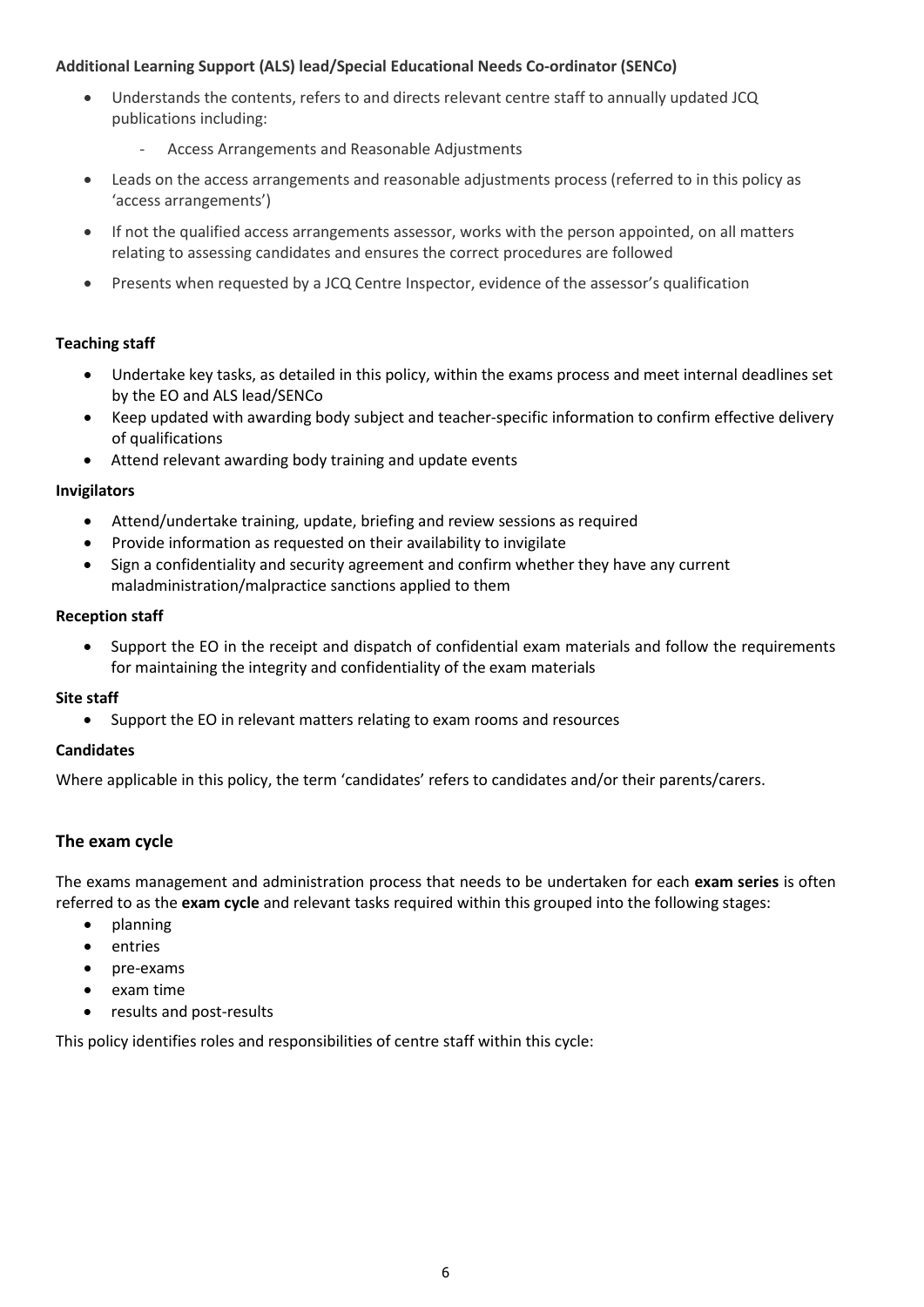## **Planning: roles and responsibilities**

## **Information sharing**

## **Head of Centre**

• Directs relevant centre staff to annually updated JCQ publications including [GR,](http://www.jcq.org.uk/exams-office/general-regulations) [ICE,](http://www.jcq.org.uk/exams-office/ice---instructions-for-conducting-examinations) [AA,](http://www.jcq.org.uk/exams-office/access-arrangements-and-special-consideration) [SM,](http://www.jcq.org.uk/exams-office/malpractice) [NEA](http://www.jcq.org.uk/exams-office/non-examination-assessments) (and the *Instructions for conducting coursework*) and [SC](http://www.jcq.org.uk/exams-office/access-arrangements-and-special-consideration/regulations-and-guidance)

# **Exams Officer**

- Signposts relevant centre staff to JCQ publications and awarding body documentation relating to the exams process that have been updated
- Signposts relevant centre staff to JCQ information that should be provided to candidates
- As the centre administrator, approves relevant access rights for centre staff to access awarding body secure extranet sites

## **Information gathering**

## **Exams Officer**

- Undertakes an annual information gathering exercise in preparation for each new academic year to ensure data about all qualifications being delivered is up to date and correct
- Collates all information gathered into one central point of reference
- Researches awarding body guidance to identify administrative processes, key tasks, key dates and deadlines for all relevant qualifications
- Produces an annual exams plan of key tasks and key dates to ensure all external deadlines can be effectively met; informs key centre staff of internal deadlines
- Collects information on internal exams to enable preparation for and conduct of (insert the titles these internal exams are referred to in the centre)

# **Senior Leaders**

- Respond (or ensure teaching staff respond) to requests from the EO on information gathering
- Meet the internal deadline for the return of information
- Inform the EO of any changes to information in a timely manner minimising the risk of late or other penalty fees being incurred by an awarding body
- Note the internal deadlines in the annual exams plan and directs teaching staff to meet these

## **Access arrangements**

- Ensures there is appropriate accommodation for candidates requiring access arrangements in the centre for all examinations and assessments
- Ensures a written process is in place to not only check the qualification(s) of the appointed assessor(s) but that the correct procedures are followed as per Chapter 7 of the JCQ publication [Access Arrangements](http://www.jcq.org.uk/exams-office/access-arrangements-and-special-consideration/regulations-and-guidance)  [and Reasonable Adjustments](http://www.jcq.org.uk/exams-office/access-arrangements-and-special-consideration/regulations-and-guidance)
- Ensures the ALS lead/SENCo is fully supported in effectively implementing access arrangements and reasonable adjustments once approved
- Provides cover sheets for access arrangement candidates' scripts where required for particular arrangements
- Has a process in place to deal with emergency/temporary access arrangements as they arise at the time of exams
- applies for approval through AAO where required or through the awarding body where qualifications sit outside the scope of AAO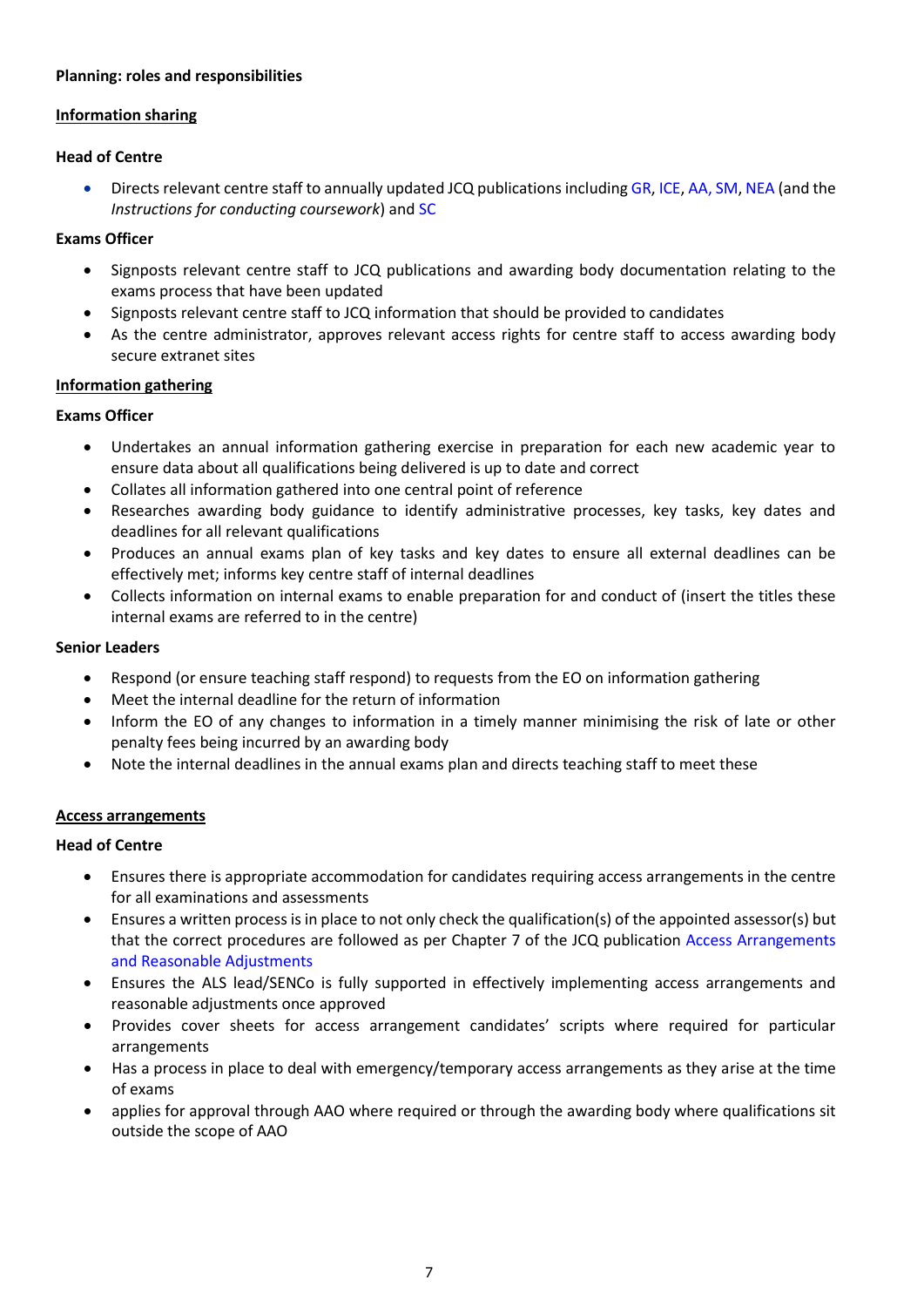# **ALS lead/SENCo**

- Assesses candidates (or works with the appropriately qualified assessor as appointed by the Head of Centre) to identify access arrangements/reasonable adjustments requirements
- Gathers **evidence** to support the need for access arrangements for a candidate
- Liaises with teaching staff to gather evidence of **normal way of working** of an affected candidate
- Determines candidate eligibility for arrangements or adjustments that are centre-delegated
- Gathers signed **Personal data consent, Privacy Notice (AAO) and Data Protection confirmation** forms from candidates where required
- Applies for **approval** through **Access arrangements online** (AAO) via the **Centre Admin Portal** (CAP), where required or through the awarding body where qualifications sit outside the scope of AAO
- Keeps a file for each candidate for JCQ inspection purposes containing all the required documentation (if documentation is stored electronically, an e-folder must be created for each individual candidate. The candidate's e-folder must hold each of the required documents for inspection)
- Employs good practice in relation to the Equality Act 2010
- Liaises with the EO regarding exam time arrangements for access arrangement candidates
- Ensures staff appointed to facilitate access arrangements for candidates are appropriately trained and understand the rules of the particular arrangement(s) and keeps a record of the content of training provided to facilitators for the required period
- Works with the EO to ensure invigilators and those acting as a facilitator fully understand the respective role and what is and what is not permissible in the exam room
- Provides and annually reviews a centre policy on the **use of word processors** in exams and assessments. See Word Processor Policy.
- Ensures criteria for candidates granted **separate invigilation within the centre** is clear, meets JCQ regulations and best meets the needs of individual candidates and remaining candidates in main exam rooms, as well as follows the centres policy not to have single invigilators in external premises

## **Senior Leaders, Teaching staff**

- Support the ALS lead/SENCo in determining and implementing appropriate access arrangements/reasonable adjustments
- Provide a statement for inspection purposes which details the criteria the centre uses to award and allocate word processors for examinations. See Word Processor Policy

# **Internal assessment and endorsements including controlled assessments, coursework and non-examination assessments**

- Ensures arrangements are in place to co-ordinate and standardise all marking of centre- assessed components and ensures that candidates' centre-assessed work is produced, authenticated and marked, or assessed and quality assured in accordance with the awarding bodies' instructions (including where relevant, private candidates)
- Ensures that teaching staff, in accordance with awarding bodies' instructions, return all subject-specific forms by the required date
- Provides fully qualified teachers to mark non-examination assessments, and/or fully qualified assessors for the verification of centre-assessed components
- Ensures an internal appeals procedure relating to internal assessment decisions is in place for a candidate to appeal against and request a review of the centre's marking (see Roles and responsibilities overview)
- Ensures a Fair Assessment policy is in place.
- Ensures any irregularities relating to the production of work by candidates are investigated and dealt with internally if discovered prior to a candidate signing the authentication statement (where required) or reported to the awarding body if a candidate has signed the authentication statement
- Ensures procedures are in place for candidates to appeal internal assessment decisions and make requests for reviews of marking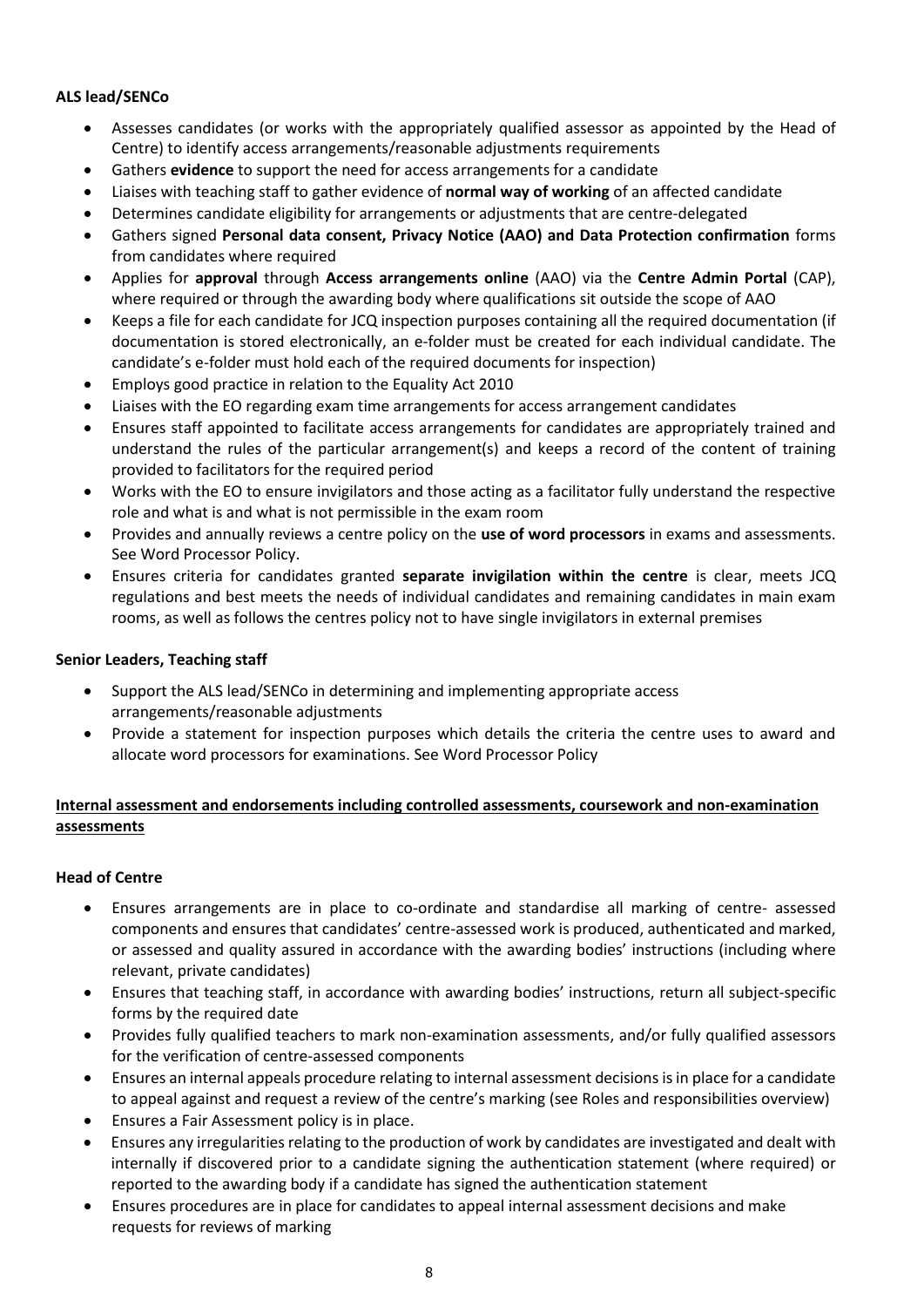- Identifies relevant key dates and administrative processes that need to be followed in relation to internal assessment
- Signposts teaching staff to relevant JC[Q Information for candidates documents](https://www.jcq.org.uk/exams-office/information-for-candidates-documents/) that are annually updated
- Liaises with teaching staff to implement appropriate access arrangements for candidates undertaking internal assessments and practical endorsements
- Submits marks, endorsement grades and samples to awarding bodies/moderators/monitors to meet the external deadline
- Keeps a record to track what has been sent
- Logs moderated samples returned to the centre
- Ensures teaching staff are aware of the requirements in terms of retention and subsequent disposal of candidates' work

## **Senior Leaders**

- Ensure teaching staff have the necessary and appropriate knowledge, understanding, skills, and training to set tasks, conduct task taking, and to assess, mark and authenticate candidates' work (including where relevant, private candidates)
- Ensure appropriate internal moderation, standardisation and verification processes are in place
- Ensure teaching staff delivering AQA Applied General qualifications, OCR Cambridge Nationals, Entry Level Certificate or Project qualifications (and CCEA GCE unitised AS and A-level qualifications and WJEC GCE legacy AS and A-level Health & Social Care) follow JCQ [Instructions for conducting coursework](http://www.jcq.org.uk/exams-office/coursework) and the specification provided by the awarding body
- Ensure teaching staff delivering GCE & GCSE specifications (which include components of nonexamination assessment) follow JCQ [Instructions for conducting non-examination assessments](http://www.jcq.org.uk/exams-office/non-examination-assessments) and the specification provided by the awarding body
- For other qualifications, ensure teaching staff follow appropriate instructions issued by the awarding body
- Ensure teaching staff assess and authenticate candidates' work to the awarding body requirements
- Ensure teaching staff assess endorsed components according to awarding body requirements
- Ensure teaching staff provide marks for internally assessed components and grades for endorsements of qualifications to the EO to the internal deadline
- Ensure teaching staff provide required samples of work for moderation and sample recordings for monitoring to the EO to the internal deadline
- Ensure teaching staff inform candidates of their centre assessed marks as a candidate may request a review of the centre's marking before marks are submitted to the awarding body

## **Teaching staff**

- Ensure appropriate instructions for conducting internal assessment are followed
- Ensure candidates are aware of JCQ and awarding body information for candidates on producing work that is internally assessed (coursework, non-examination assessments, social media) prior to assessments taking place
- Support the ALS lead/SENCo in implementing appropriate access arrangements for candidates undertaking internal assessments and practical endorsements
- Assess and authenticate candidates' work
- Assess endorsed components
- Ensure candidates are informed of centre assessed marks prior to marks being submitted to awarding bodies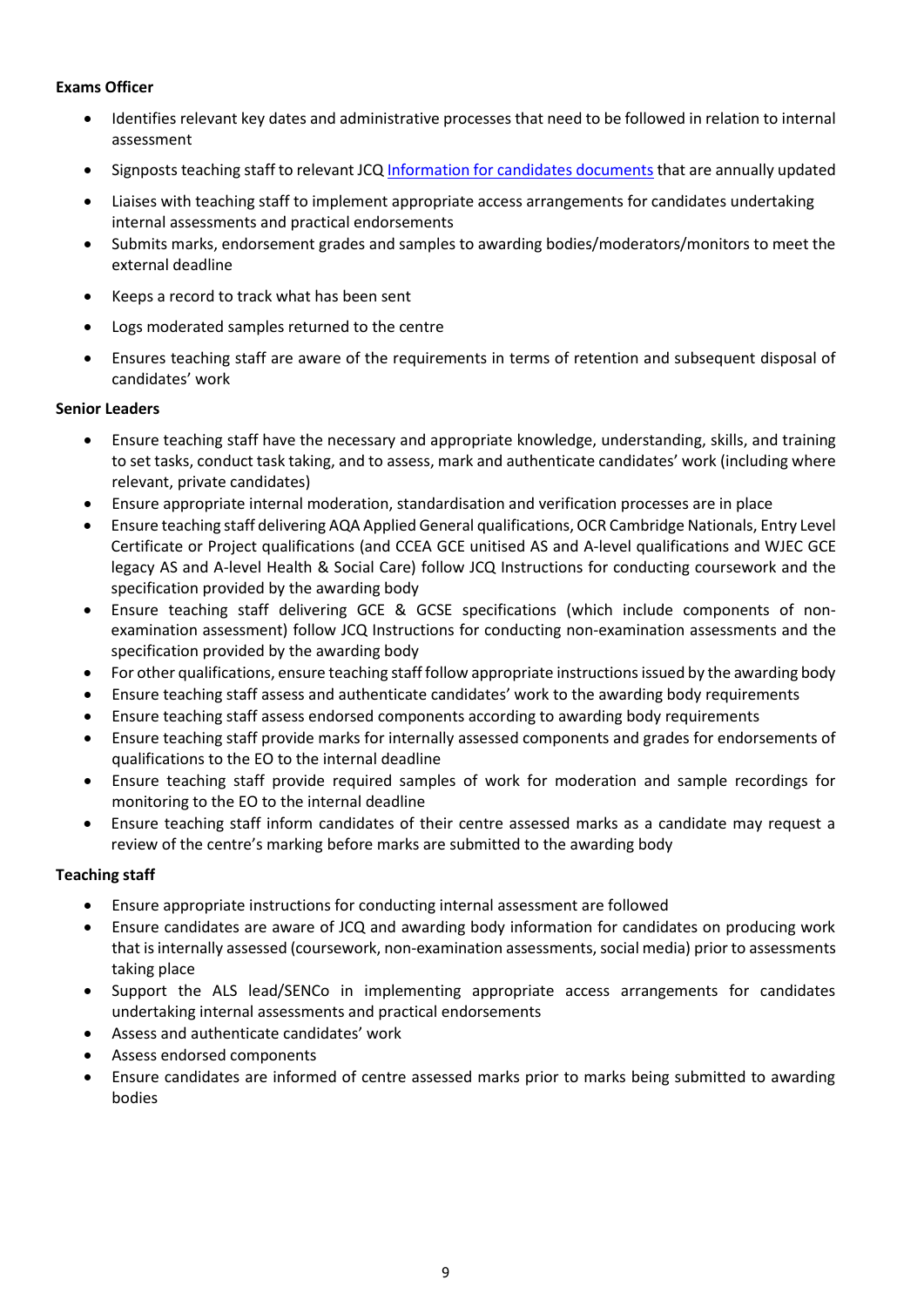## **Candidates**

Authenticate their work as required by the awarding body

# **Entries**

## **Exams Officer**

- Requests estimated or early entry information, where this may be required by awarding bodies, from HoDs in a timely manner to ensure awarding body external deadlines for submission can be met
- Makes candidates aware of the JCQ **Information for candidates – Privacy Notice** at the start of a course leading to a vocational qualification or when entries are submitted to awarding bodies for processing for general qualifications
- Requests final entry information from HoDs in a timely manner to ensure awarding body external deadlines for submission can be met
- Informs HoDs of subsequent deadlines for making changes to final entry information without charge
- Confirms with HoDs final entry information that has been submitted to awarding bodies
- Ensures as far as possible that entry processes minimise the risk of entries or registrations being missed reducing the potential for late or other penalty fees being charged by awarding bodies
- Observes each awarding body's terms and conditions for the entry and withdrawal of candidates for their examinations and assessments, and observes any regulatory requirements for the qualification

## **Senior Leaders**

- Provide entry information requested by the EO to the internal deadline
- Inform the EO immediately of any subsequent changes to entry information
- Provide information requested by the EO to the internal deadline
- Inform the EO immediately, or at the very least prior to the deadlines, of any subsequent changes to final entry information, which includes
	- changes to candidate personal details
	- amendments to existing entries
	- withdrawals of existing entries
- Check final entry submission information provided by the EO and confirms information is correct

# **Late entries**

## **Exams Officer**

- Has clear entry procedures in place to minimise the risk of late entries
- Charges any late or other penalty fees to departmental budgets

## **Senior Leaders**

- Minimise the risk of late entries by
	- following procedures identified by the EO in relation to making final entries on time
	- meeting internal deadlines identified by the EO for making final entries

## **Candidate statements of entry**

## **Exams Officer**

Provides candidates with statements of entry for checking

## **Teaching staff**

Ensure candidates check statements of entry and return any relevant confirmation required to the EO

## **Candidates**

Confirm entry information is correct or notify the EO of any discrepancies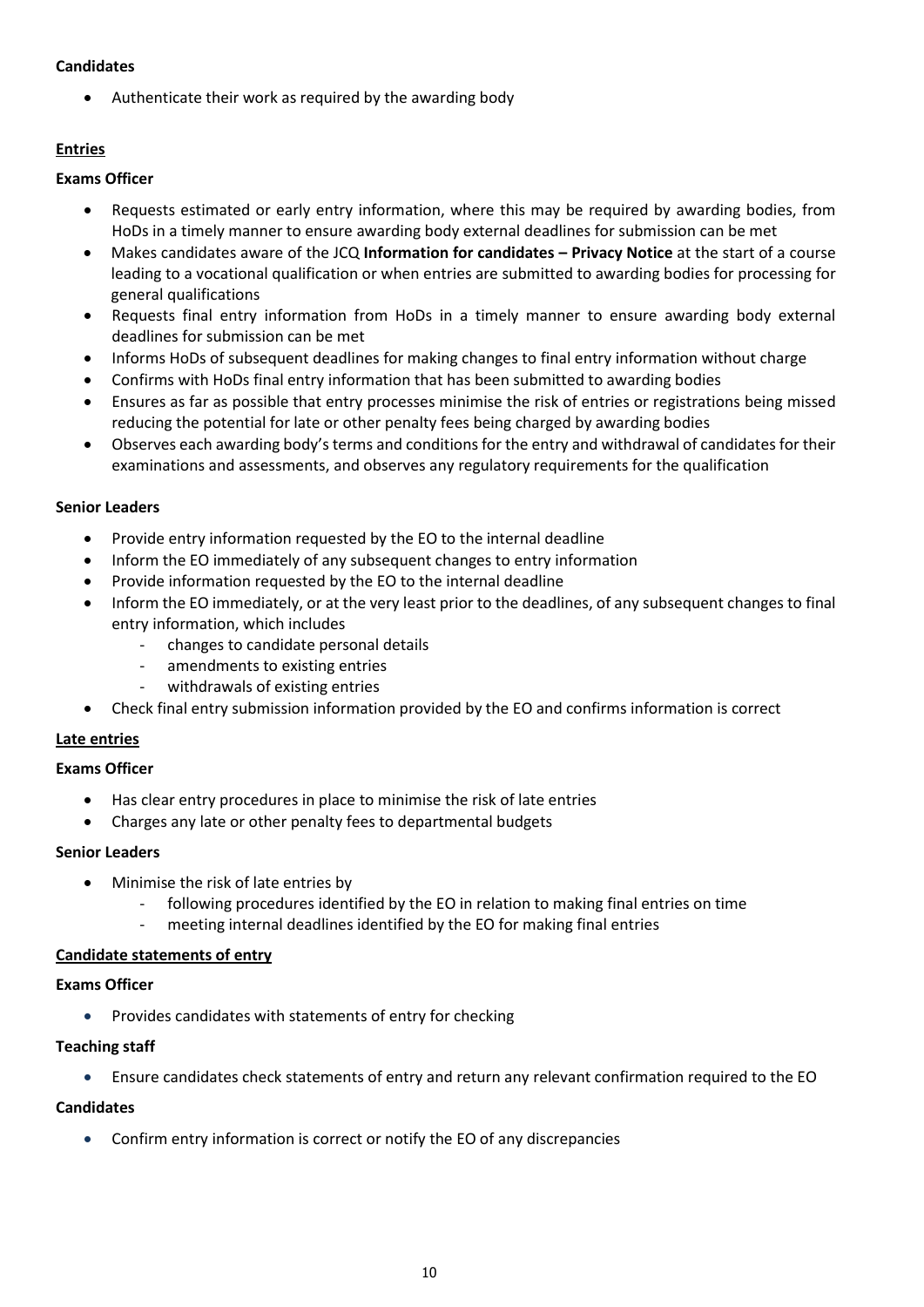## **Access arrangements and reasonable adjustments**

## **Exams Officer**

Facilitates Access Arrangements for candidates as normal practice throughout the school year

# **ALS lead/SENCo**

- Ensures appropriate arrangements, adjustments and adaptations are in place to facilitate access to exams/assessments for candidates where they are disabled within the meaning of the Equality Act (unless a temporary emergency arrangement is required at the time of an exam)
- Ensures a candidate is involved in any decisions about arrangements, adjustments and /or adaptations that may be put in place for him/her
- Ensures exam information (JCQ information for candidates documents, individual exam timetable etc.) is adapted where this may be required for a disabled candidate to access it
- Allocates appropriately trained centre staff to facilitate access arrangements for candidates in exams and assessments (ensuring that the facilitator appointed meets JCQ requirements and fully understands the rule of the access arrangement)
- Where relevant, ensures the necessary and appropriate steps are undertaken to gather an appropriate picture of need and demonstrate normal way of working for a private candidate (including distance learners and home educated candidates) and that the candidate is assessed by the centre's appointed assessor

# **Briefing candidates**

# **Exams Officer**

- Issues individual exam timetable information to candidates and informs candidates of any designated contingency day awarding bodies may identify in the event of national or significant local disruption to exams
- Facilitates Access Arrangements for candidates
- Prior to exams issues relevant JCQ information for candidates' documents
- Where relevant, issues relevant awarding body information to candidates
- Issues centre exam information to candidates including information on:
	- exam timetable clashes
	- arriving late for an exam
	- absence or illness during exams
	- what equipment is/is not provided by the centre
	- food and drink in exam rooms
	- unauthorised items in exam rooms
	- when and how results will be issued and the staff that will be available
	- the post-results services and how the centre deals with requests from candidates
	- when and how certificates will be issued

# **Invigilation**

- Ensures relevant support is provided to the EO in recruiting, training and deploying a team of invigilators
- Ensures, if contracting supply staff to act as invigilators, that such persons are competent and fully trained, understanding what is and what is not permissible (and not taking on its own an assurance from a recruitment agency, that this is the case)
- Determines if additional invigilators will be deployed in timed Art exams in addition to the subject teacher to ensure the supervision of candidates is maintained at all times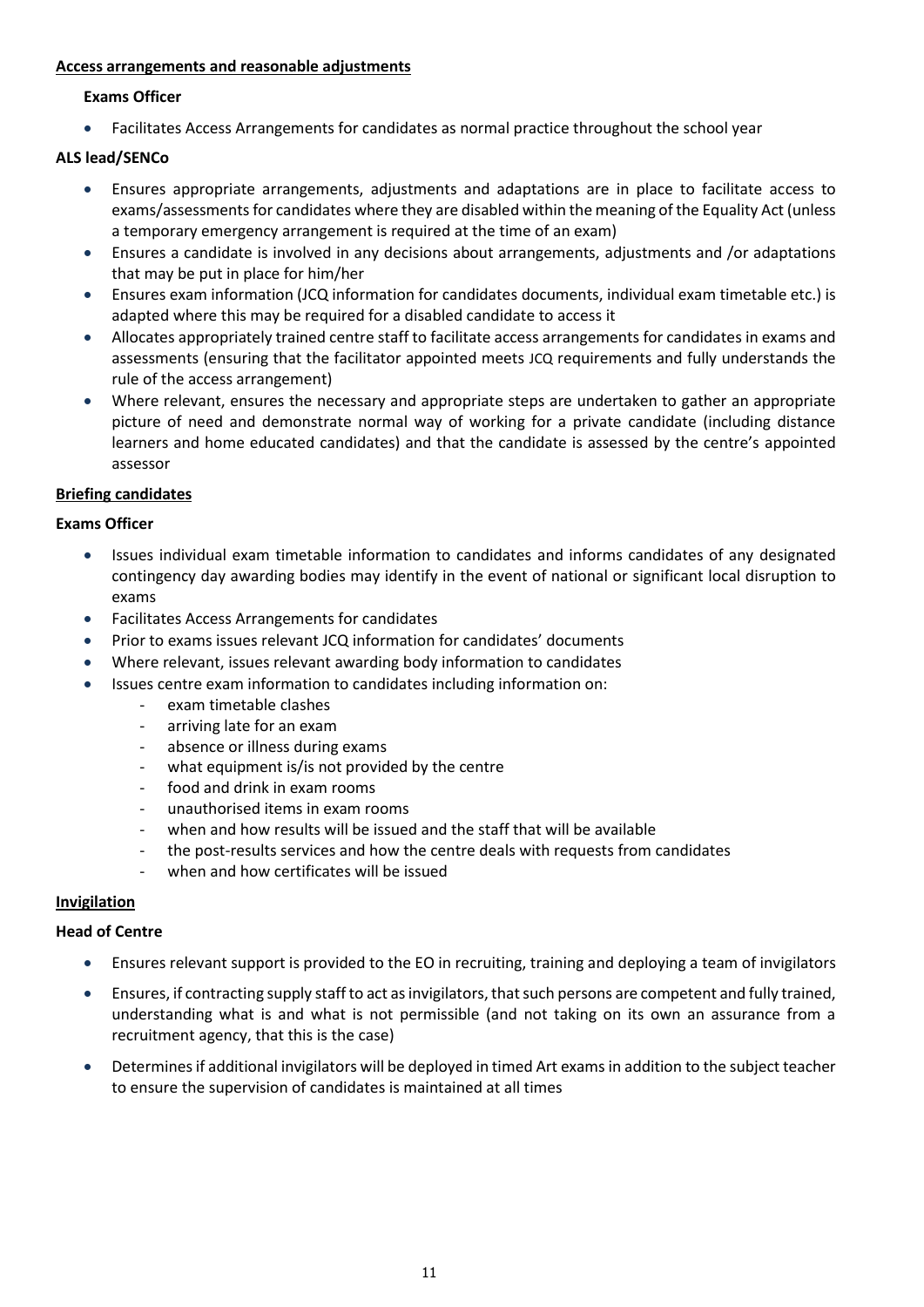- Recruits additional invigilators where required to effectively cover all exam periods/series' throughout the academic year
- Collects information on new recruits to identify if they have invigilated previously and if any current maladministration/malpractice sanctions are applied to them
- Provides training for new invigilators on the instructions for conducting exams and an annual update for the existing invigilation team so that they are aware of any changes in a new academic year before they are allocated to invigilate an exam
- Provides an annually reviewed/updated invigilator handbook to invigilators, trains new invigilators on appointment and updates experienced invigilators on any regulation changes and any changes to centrespecific processes
- Deploys invigilators effectively to exam rooms throughout an exam series (including the provision of a roving invigilator where a candidate and invigilator (acting as a practical assistant, reader or scribe) are accommodated on a 1:1 basis to enter the room at regular intervals in order to observe the conducting of the exam, ensure all relevant rules are being adhered to and to support the practical assistant/reader and/or scribe in maintaining the integrity of the exam)
- Allocates invigilators to exam rooms (or where supervising candidates due to a timetable clash) according to the required ratios
- Liaises with the ALS lead/SENCo regarding the facilitation and invigilation of access arrangement candidates
- Ensures invigilators supervising access arrangement candidates understand their role (and the role of a facilitator who may be supporting a candidate) and the rules and regulations of the access arrangement(s)
- Ensures invigilators are briefed on the access arrangement candidates in their exam room and made aware of the access arrangement(s) awarded (ensuring these candidates are identified on the seating plan) and confirms invigilators understand what is and what is not permissible
- Collects evaluation of training to inform future events

# **ALS lead/SENCo**

Liaises with the EO regarding facilitation and invigilation of access arrangement candidates

## **Invigilators**

Provide information as requested on their availability to invigilate throughout an exam series

## **JCQ Centre Inspections**

## **Exams Officer** or **Senior leader**

Will accompany the Inspector throughout a visit

## **ALS lead/SENCo**

or relevant **Senior leader which could be the Exams Officer** (in the absence of the ALS lead/SENCo)

- Will meet with the inspector when requested to provide documentary evidence regarding access arrangement candidates and address any questions the inspector may raise
- Ensures that information is readily available for inspection at the venue where the candidate is taking the exam(s)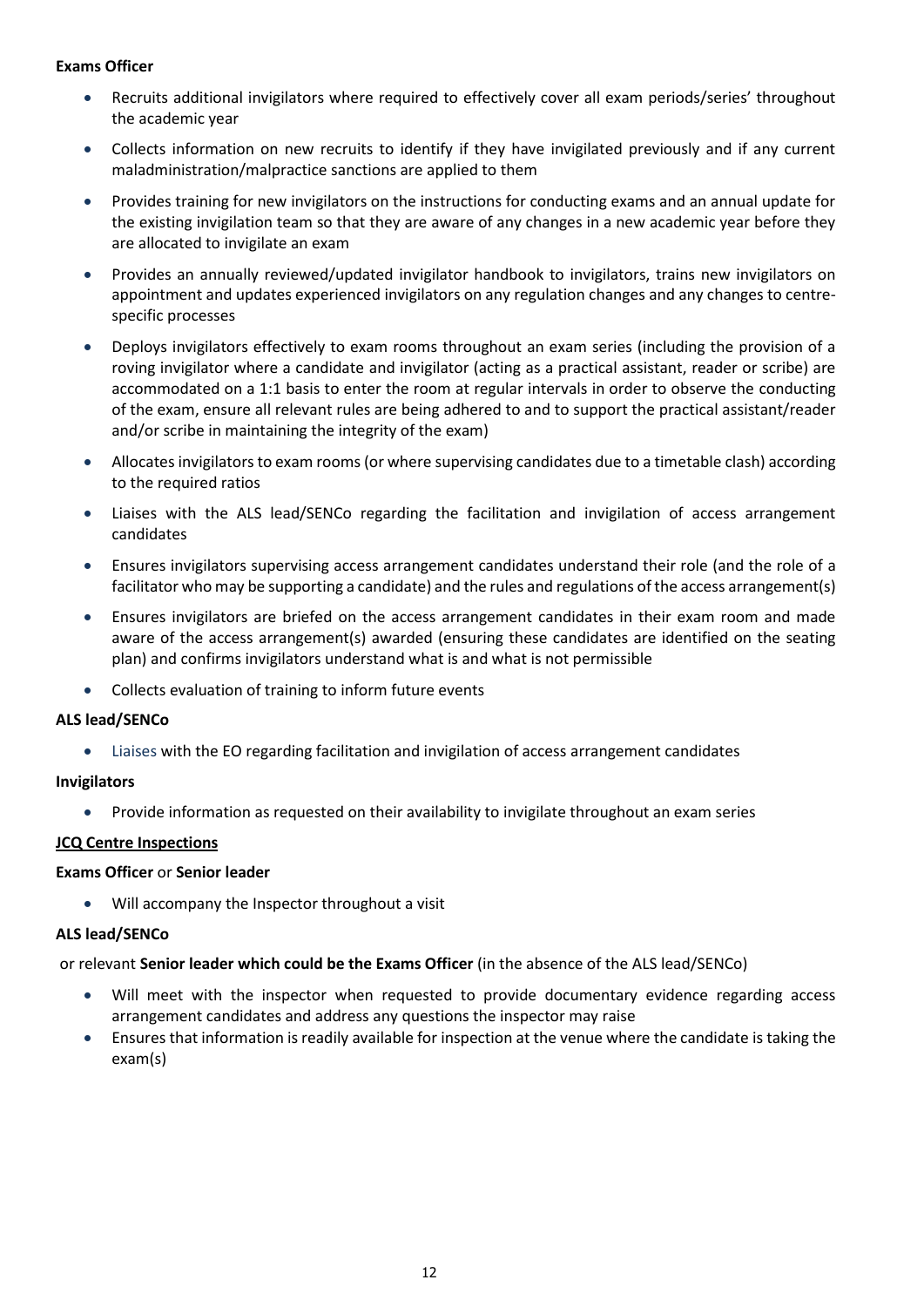## **Seating and identifying candidates in exam rooms**

## **Exams Officer**

- Ensures a procedure is in place to verify the identity of all candidates. This will consist of photocards for each student. Private candidates will need to provide some form of photo ID.
- Ensures invigilators are aware of the procedure
- Provides seating plans for exam rooms according to JCQ and awarding body requirements (and ensures candidates with access arrangements are identified on the seating plan and invigilators are informed of those candidates with access arrangements and made aware of the access arrangement(s) awarded)

## **Invigilators**

- Follow the procedure for verifying candidate identity provided by the EO
- Seat candidates in exam rooms as instructed by the EO/on the seating plan

# **Security of exam materials**

# **Exams Officer**

- Confirms appropriate arrangements are in place to ensure that confidential materials are only handed over to those authorised by the Head of Centre
- Ensures access to the secure room is restricted and staff named and approved by the Head of Centre are accompanied by a keyholder at all times. There must be between two and six keyholders only, each of whom must fully understand their responsibilities as a key holder to the secure storage facility
- Has a process in place to demonstrate the receipt, secure movement and secure storage of confidential exam materials within the centre
- Ensures a log is kept at the initial point of delivery recording confidential materials received and signed for by authorised staff within the centre and that appropriate arrangements are in place for confidential materials to be immediately transferred to the secure storage facility until they can be removed from the dispatch packaging and checked in the secure room before being returned to the secure storage facility in timetable order
- Ensures the secure storage facility contains only current and live confidential material (ensuring that past examination question papers, internal tests and mock examinations are not kept in the centre's secure storage facility)
- Ensures that examination stationery, e.g. answer booklets and formula booklets are stored in the secure room (attempting to store this material in the secure storage facility, when sufficient space allows)
- Ensures the integrity and security of any electronic question paper is maintained during the downloading, printing and collating process (ensuring printing is carried out in an area that can be controlled to prevent unauthorised personnel accessing live assessment materials and ensuring only authorised members of centre staff have access to electronic question papers)

# **Reception staff**

 Follow the process to log confidential materials delivered to/received by the centre to the point materials are issued to authorised staff for transferal to the secure storage facility

# **Teaching staff**

 Adhere to the process to record the secure movement of confidential materials taken from or returned to secure storage throughout the time the material is confidential

# **Timetabling and rooming**

# **Head of Centre**

Ensures venues used for conducting exams meet the requirements of JCQ and awarding bodies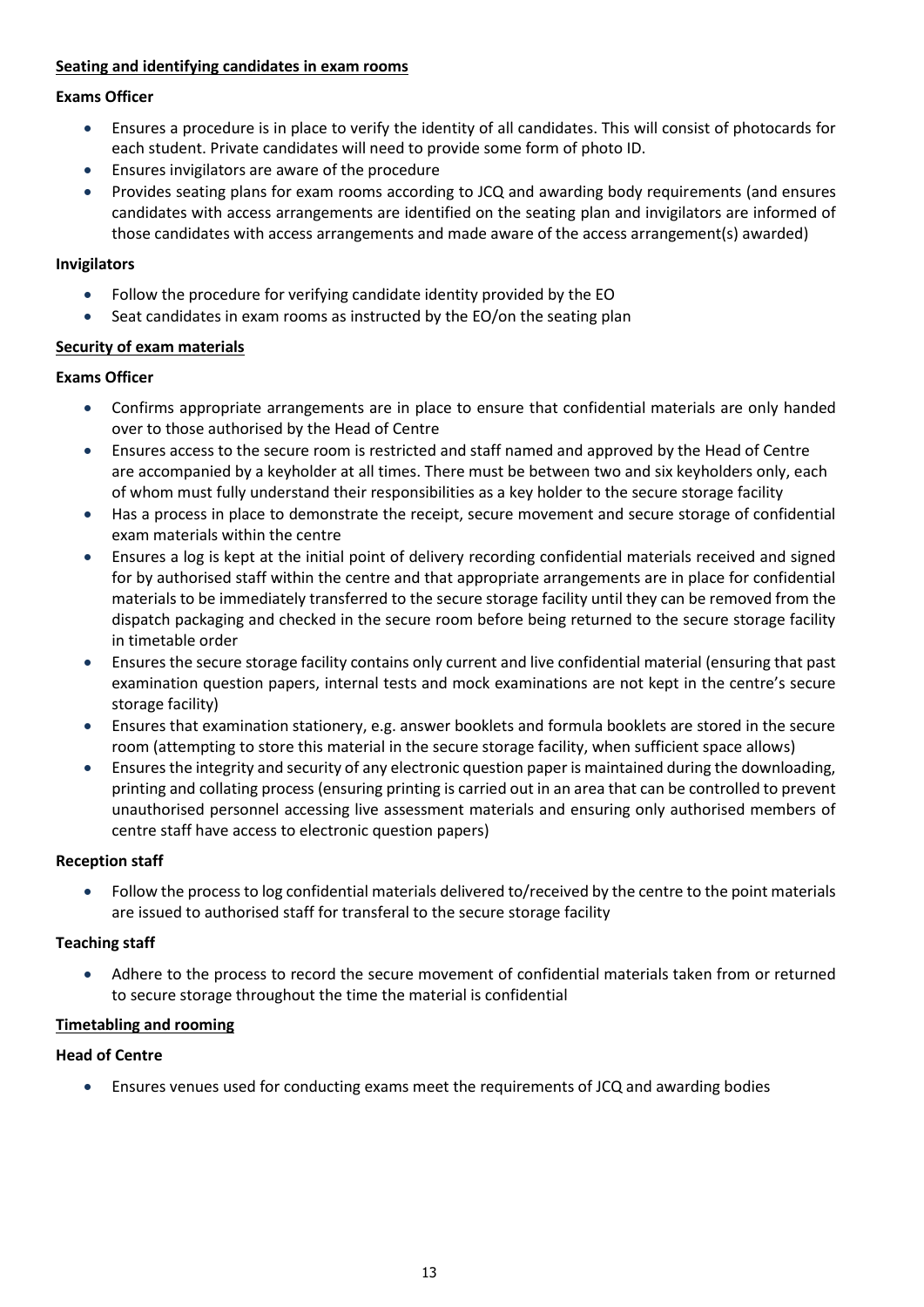- Produces a master centre exam timetable for each exam series
- Identifies and resolves candidate exam timetable clashes according to the regulations (only applying overnight supervision arrangements as a last resort, once all other options have been exhausted, seeking advice from Awarding Bodies should this occur)
- Identifies exam rooms and specialist equipment requirements
- Allocates invigilators to exam rooms (or where supervising candidates due to an exam timetable clash) according to required ratios
- Liaises with site staff to ensure exam rooms are set up according to JCQ and awarding body requirements
- Liaises with the ALS lead/SENCo regarding rooming of access arrangement candidates

## **ALS lead/SENCo**

- Liaises with the EO regarding rooming of access arrangement candidates
- Liaises with other relevant centre staff to ensure appropriate arrangements, adjustments and adaptations are in place to facilitate access for disabled candidates to exams

## **Site staff**

Liaise with the EO to ensure exam rooms are set up according to JCQ and awarding body requirements

## **Candidate absence**

## **Exams Officer**

 Attempt to contact all candidates who are absent from exams for unauthorised reasons within an hour of the start of the exam.

## **Invigilators**

- Are informed of the policy/process for dealing with absent candidates through training
- Ensure that confirmed absent candidates are clearly marked as such on the attendance register and seating plan

## **Candidates**

 Are charged relevant entry fees for unauthorised absence from exams. Charges will be incurred for each exam where an unauthorised absence has occurred and no evidence of special consideration has been made available to the school.

## **Candidate late arrival**

## **Exams Officer**

- Ensures that candidates who arrive very late for an exam are reported to the awarding body by submitting a report on candidate admitted very late to examination room using CAP to timescale
- Warns candidates that their script may not be accepted by the awarding body

## **Invigilators**

- Are informed of the policy/process for dealing with late/very late arrival candidates through training
- Ensure that relevant information is recorded on the exam room incident log

## **Special Consideration**

- Should a candidate be unable to attend an exam because of illness, suffer bereavement or other trauma, be ill or otherwise disadvantaged or disturbed during an exam, then it is the candidate's responsibility to alert the centre's Exams Officer to that effect.
- The candidate must support any special consideration claim with appropriate evidence within 7 days of the exam or have evidence to hand should exam boards require further evidence.
- The Exams Officer will make a special consideration application to the relevant awarding body within 10 days of the exam.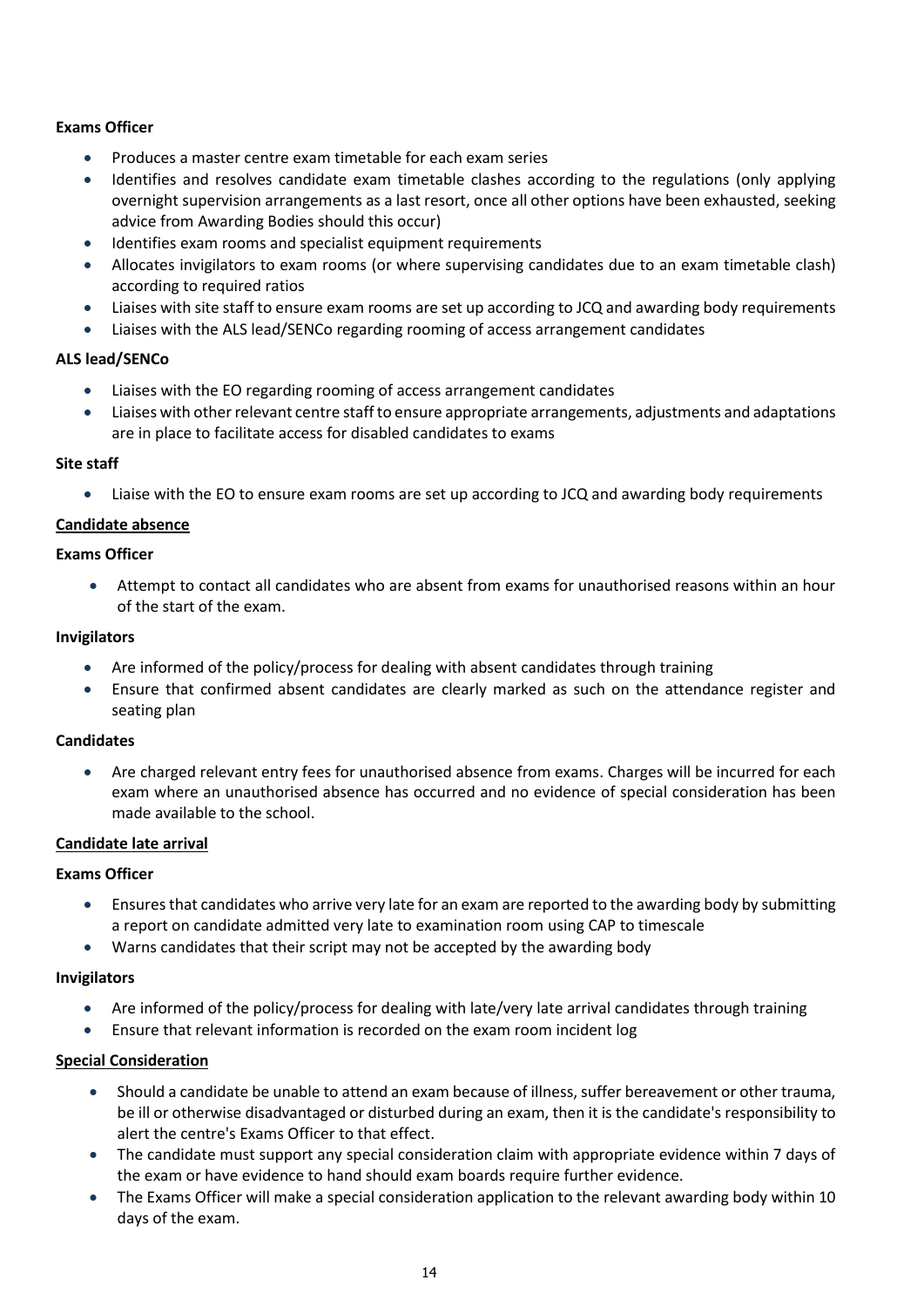# **Conducting exams**

## **Exams Officer**

- Ensures exams are conducted according to JCQ and awarding body instructions
- Uses an *exam day checklist* to ensure each exam session is fully prepared for, unplanned events can be dealt with and associated follow-up is completed

## **Dispatch of exam scripts and internal assessments**

## **Exams Officer**

- Identifies and confirms arrangements for the dispatch of candidate exam scripts with the DfE (STA) 'yellow label service' or the awarding body where qualifications sit outside the scope of the service
- Dispatches scripts as instructed by JCQ and awarding bodies
- Keeps appropriate records to track dispatch

## **Exam papers and materials**

## **Exams Officer**

- Organises exam question papers and associated confidential resources in date order in the secure storage facility
- Attaches erratum notices received to relevant sealed question paper packets
- Collates attendance registers and examiner details in date order
- Regularly checks mail or email inbox for updates from awarding bodies
- In order to avoid potential breaches of security, ensures care is taken to ensure the correct question paper packets are opened by ensuring a member of centre staff, additional to the person removing the papers from secure storage, e.g. an invigilator, checks the day, date, time, subject, unit/component and tier of entry, if appropriate, immediately before a question paper packet is opened
- Ensures this additional/second check is recorded
- Where allowed by the awarding body, only releases exam papers and materials to teaching departments for teaching and learning purposes after the published finishing time of the exam, or until any timetable clash candidates have completed the exam

## **Exam rooms**

## **Head of Centre**

- Ensures that internal tests, mock exams, revision or coaching sessions are not conducted in a room 'designated' as an exam room
- Ensures that when a room is 'designated' as an exam room it is not used for any purpose other than conducting external exams
- Ensures only approved centre staff (who have not taught the subject being examined) are present in exam rooms to perform permitted tasks
- Ensures the centre's policy relating to food and drink that may be allowed in exam rooms is clearly communicated to candidates. Water bottles are only permitted without a label and no food is allowed , unless agreed on in advance due to health reasons
- Ensures the centre's policy on candidates leaving the exam room temporarily is clearly communicated to candidates and staff. This will be for toilet breaks or illness only and must be communicated to the Exams Officer immediately. Phone numbers of Exams Officer to be in each rooms box to be used by invigilators.

# **Exams Officer**

- Ensures exam rooms are set up and conducted as required in the regulations, including the displaying or Warning to Candidates and Unauthorised materials posters
- Provides invigilators with appropriate resources to effectively conduct exams
- Briefs invigilators on exams to be conducted on a session by session basis (including the arrangements in place for any transferred candidates and access arrangement candidates)
- Ensures sole invigilators have an appropriate means of summoning assistance (if this is a mobile phone, instructs the invigilator that this must be on silent mode)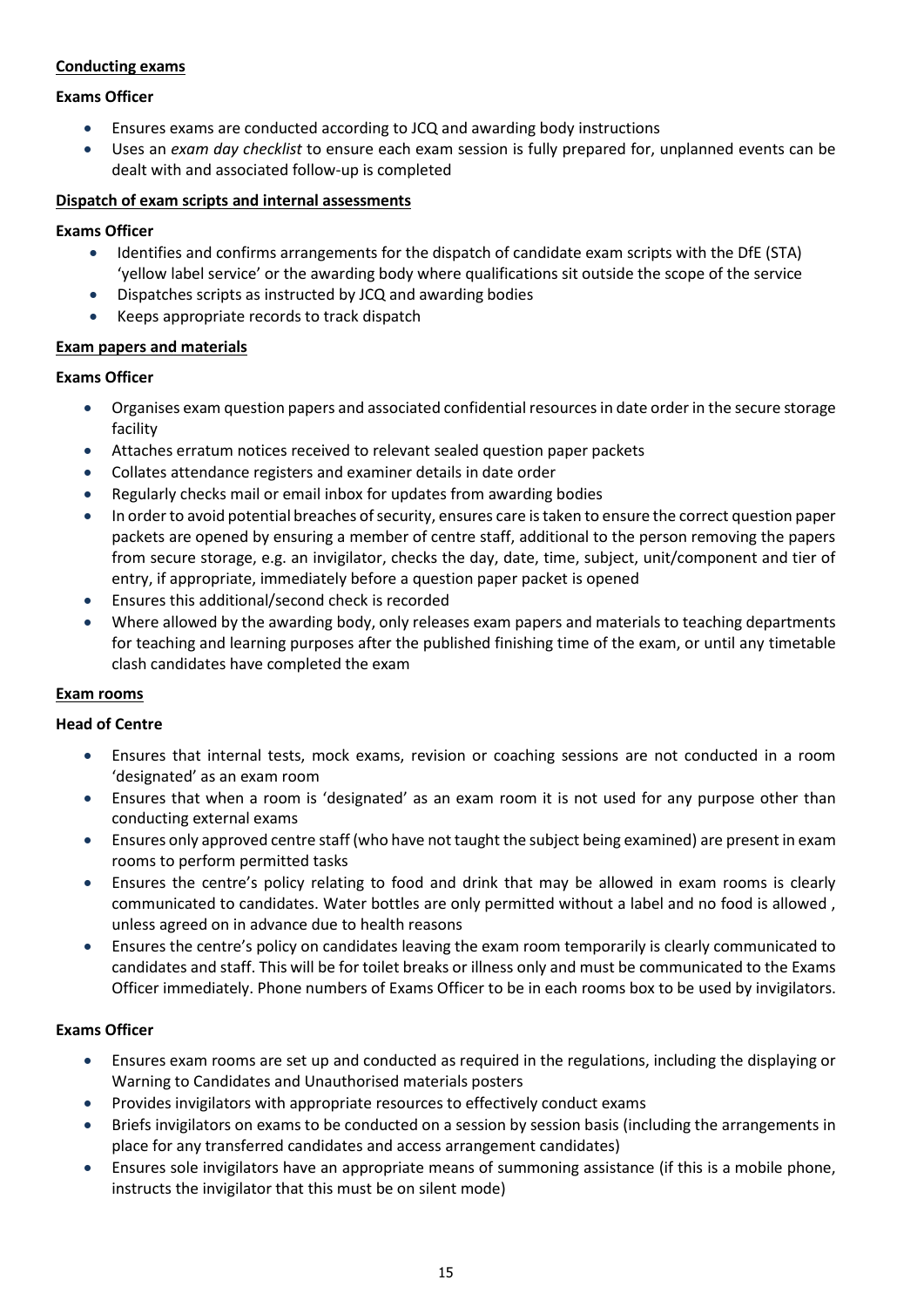- Ensures invigilators understand they must be vigilant and remain aware of incidents or emerging situations, looking out for malpractice or candidates who may be in distress, recording any incidents or issues on the exam room incident log
- Ensures invigilators understand how to deal with candidates who may need to leave the exam room temporarily and how this should be recorded on the exam room incident log
- Provides authorised exam materials which candidates are not expected to provide themselves
- Ensures invigilators and candidates are aware of the emergency evacuation procedure
- Ensures invigilators are aware of arrangements in place for a candidate with a disability who may need assistance if an exam room is evacuated

## **Senior Leaders**

- Ensure a documented emergency evacuation procedure for exam rooms is in place, See Emergency Evacuation Policy and Procedure
- Ensure arrangements are in place for a candidate with a disability who may need assistance if an exam room is evacuated
- Ensure exam rooms are available and set up as requested by the EO
- Ensure grounds or centre maintenance work does not disturb exam candidates in exam rooms
- Ensure fire alarm testing does not take place during exam sessions

#### **Invigilators**

 Conduct exams in every exam room according to JCQ Instructions for conducting examinations and/or awarding body requirements and as instructed by the centre in training/update and briefing sessions

#### **Candidates**

- Are required to follow the instructions given to them in exam rooms by authorised centre staff and invigilators
- Are required to remain in the exam room for the full duration of the exam

## **Malpractice and Irregularities**

## **Head of Centre**

 Ensures (as required by an awarding body) any cases of alleged, suspected or actual incidents of malpractice or maladministration before, during or after examinations/assessments (by centre staff, candidates, invigilators) are investigated and reported to the awarding body **immediately**, by completing the appropriate documentation. See Malpractice Policy

#### **Senior Leaders**

- Ensure support is provided for the EO and invigilators when dealing with disruptive candidates in exam rooms
- Ensure that internal disciplinary procedures relating to candidate behaviour are instigated, when appropriate

#### **Exams Officer**

- Provides an exam room incident log in all exam rooms for recording any incidents or irregularities
- Actions any required follow-up and reports to awarding bodies as soon as practically possible after the exam has taken place

#### **Invigilators**

 Record any incidents or irregularities on the exam room incident log (for example, late/very late arrival, candidate or centre staff suspected malpractice, candidate illness or needing to leave the exam room temporarily, disruption or disturbance in the exam room, emergency evacuation)

## **Special Consideration**

## **Head of Centre and/or Senior Leaders**

 Provide signed evidence to support eligible applications for special consideration if they deem it necessary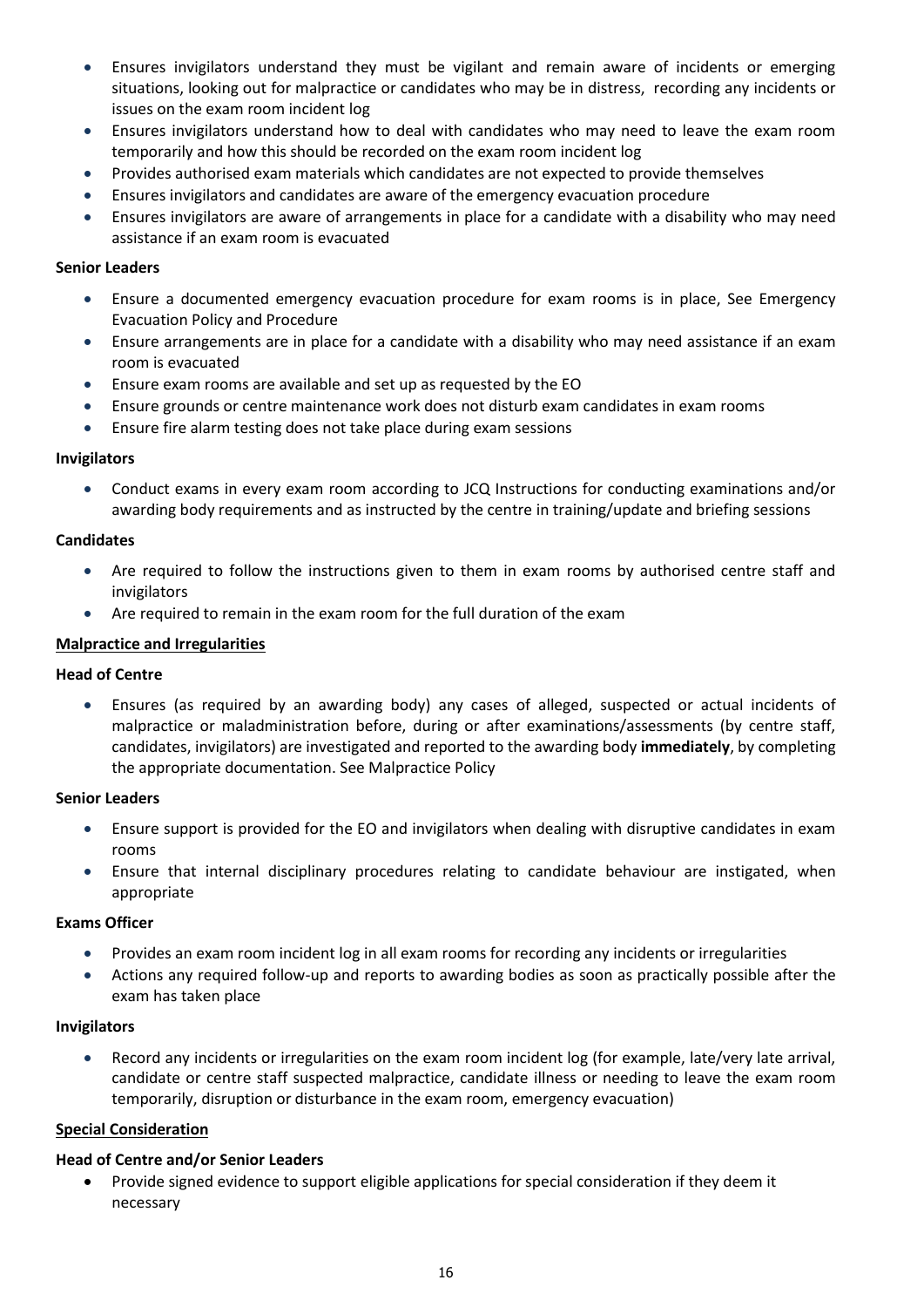- Processes eligible applications for special consideration to awarding bodies
- Gathers evidence which may need to be provided by other staff in centre or candidates
- Submits requests to awarding bodies to the external deadline

## **Candidates**

Provide appropriate evidence to support special consideration applications, where required

## **Results and post-results: roles and responsibilities**

## **Internal assessment**

# **Senior Leaders**

- Ensures teaching staff keep candidates' work, whether part of the moderation sample or not, secure and for the required period stated by JCQ and awarding bodies
- Ensures work is returned to candidates or disposed of according to the requirements

## **Managing results day(s)**

## **Senior Leaders**

- Identify centre staff who will be involved in the main summer results day(s) and their role
- Ensures senior members of staff are accessible to candidates after the publication of results so that results may be discussed and decisions made on the submission of any requests for post-results services and ensures candidates are informed of the periods during which centre staff will be available so that they may plan accordingly

## **Exams Officer**

 Works with Senior Leaders to ensure procedures for managing the main summer results day(s) (a results day programme) are in place set out annually by the Head of Centre in advance and communicated to all stakeholders

## **Site staff**

 Ensure the centre is open and accessible to centre staff and candidates, as required for the collection of results

## **Accessing results**

## **Head of Centre**

- Ensures results are kept entirely confidential and restricted to key members of staff until the official dates and times of release of results to candidates
- Understands that it is not permitted to withhold provisional results from candidates under any circumstances

## **Exams Officer**

- Informs candidates in advance of when and how results will be released to them for each exam series
- Accesses results from awarding bodies under restricted release of results, where this is provided by the awarding body
- Resolves any missing or incomplete results with awarding bodies
- Issues statements of results to candidates on issue of results date
- Provides summaries of results for relevant centre staff on issue of results date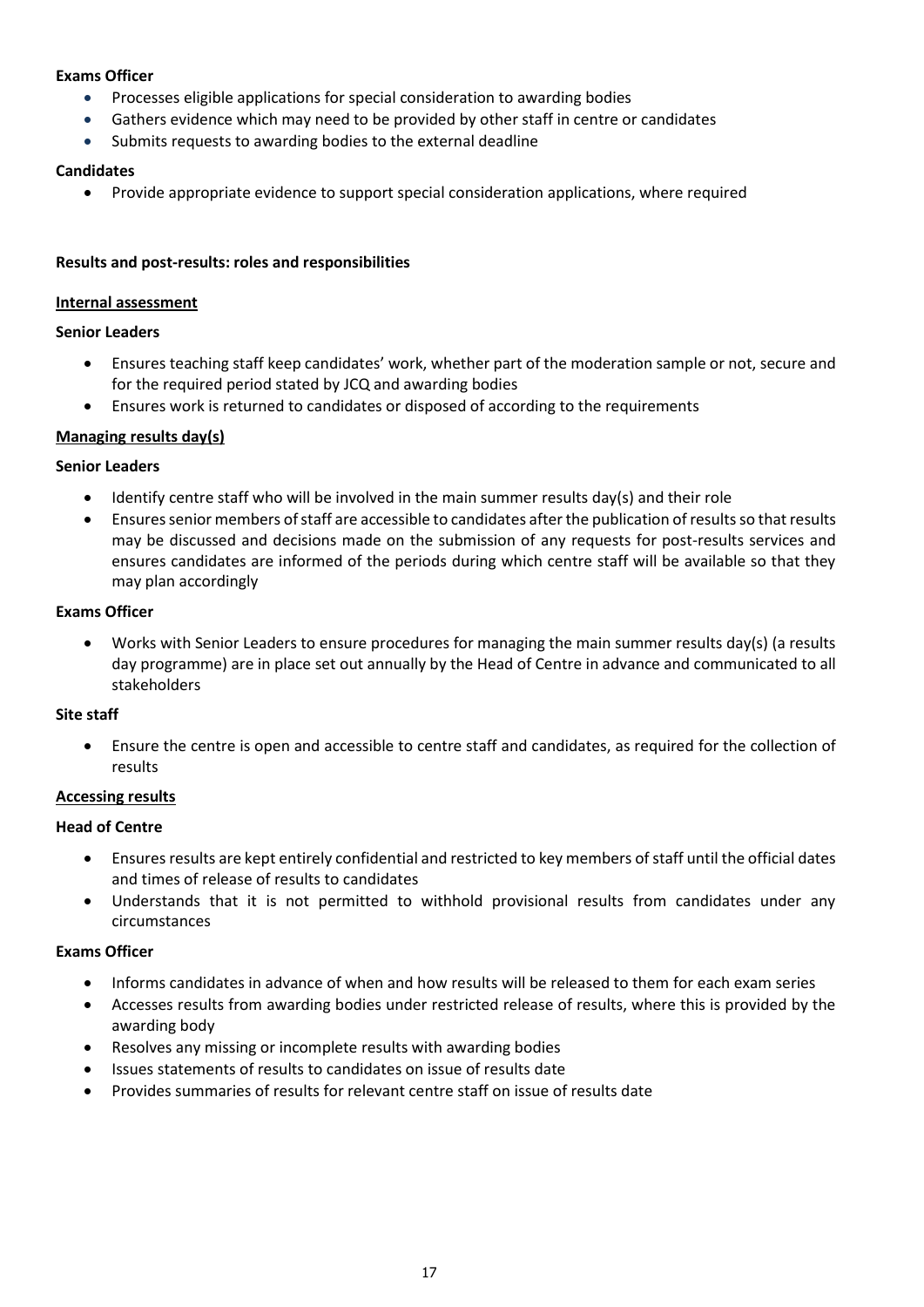## **Post-results services**

## **Head of Centre**

- Ensures an **internal appeals procedure** is available where candidates disagree with any centre decision not to support a clerical re-check, a review of marking, a review of moderation or an appeal
- Ensures that senior members of centre staff are available immediately after the publication of results
- Understands that if the centre has concerns about one of its component/subject cohorts, then requests for reviews of marking should be submitted for all candidates believed to be affected (candidate consent is required as marks and subject grades may be lowered, confirmed or raised)

## **Exams Officer**

- Provides information to candidates and staff on the services provided by awarding bodies and the fees charged (see also above **Briefing candidates** and **Access to Scripts, Reviews of Results and Appeals Procedures**)
- Publishes internal deadlines for requesting the services to ensure the external deadlines can be effectively met
- Provides a process to record requests for services and to collect candidate informed consent (**after** the publication of results) and fees where relevant
- Submits requests to awarding bodies to meet the external deadline for the particular service
- Tracks requests to conclusion and informs candidates and relevant centre staff of outcomes
- Updates centre results information, where applicable

## **Teaching staff**

- Meet internal deadlines to request the services and gain relevant candidate informed consent
- Identify the budget to which fees should be charged

## **Candidates**

- Meet internal deadlines to request the services
- Provide informed consent and fees, where relevant

## **Analysis of results**

## **(Data Manager)**

- Provides analysis of results to appropriate centre staff
- Provides results information to external organisations where required
- Undertakes the secondary school and college (key stage 4/16-18) performance tables*June and September checking exercise* (where applicable)

## **Certificates**

Certificates are provided to centres by awarding bodies after results have been confirmed.

## **Head of Centre**

Dispatches certificates on Awards Evening

## **Exams Officer**

Collates certificates for dispatch and arranges a register as proof of receipt

## **Candidates**

 May arrange for certificates to be collected on their behalf by providing the EO with written or email permission/authorisation; authorised persons must provide ID evidence on collection of certificates